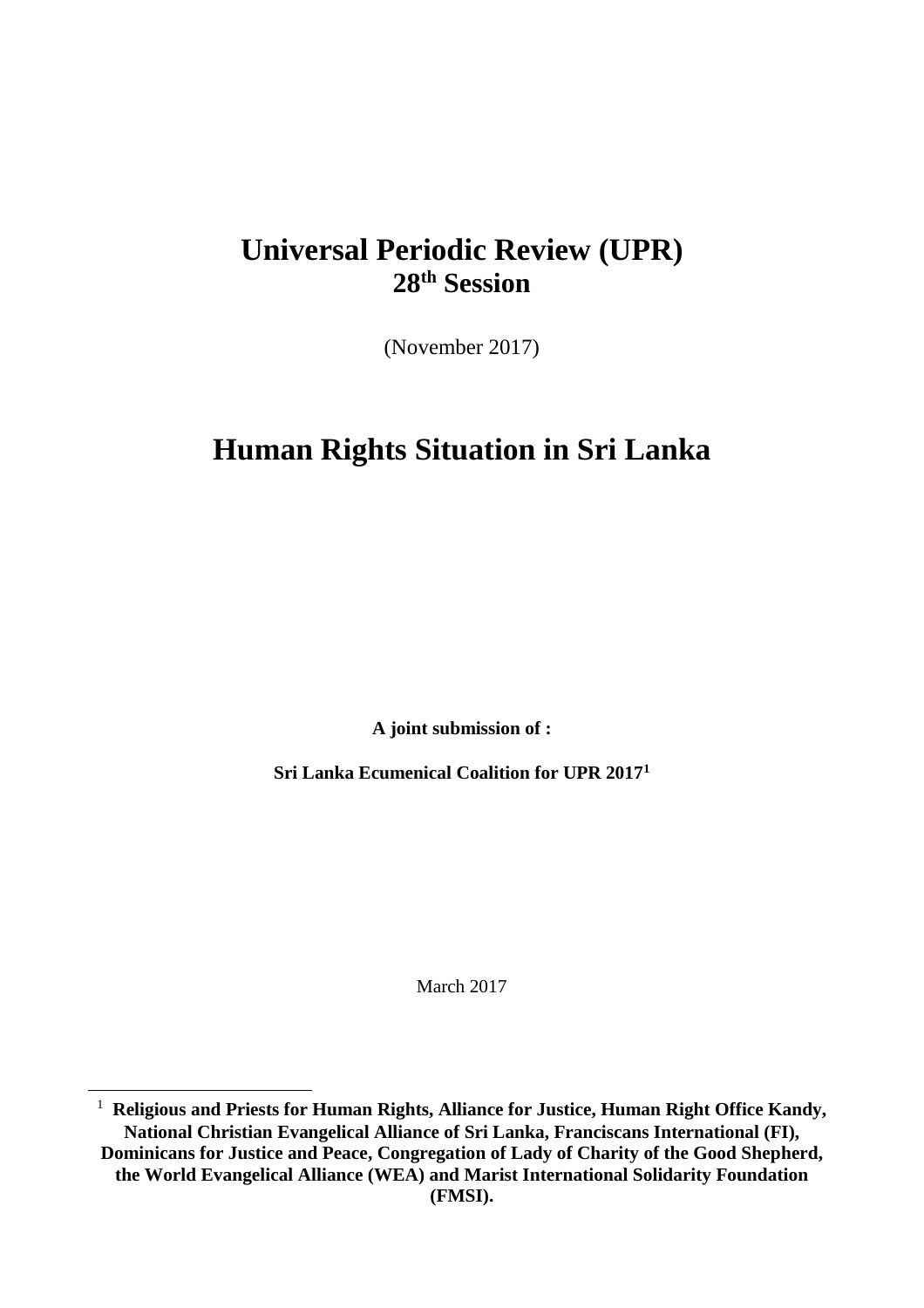# **A. INTRODUCTION**

- 1. Sri Lanka Ecumenical Coalition for UPR 2017 is a collective of Christian faith based groups in Sri Lanka and their international partners, which came together to engage with the review of Sri Lanka through the UPR in 2017, based on their experiences of monitoring and reporting on the human rights situation in Sri Lanka, advocacy and other initiatives to assist survivors and victims' families.
- 2. Due to limits in capacity and expertise, the human rights issues addressed in this submission are limited to the rights of the child, language rights, freedom of religion, prison conditions, transitional justice and enforced disappearances.

# **B. RIGHT OF THE CHILD**

### **Second-Cycle UPR Recommendations**

3. During the UPR session in 2012 the Government of Sri Lanka (GoSL) committed to strengthen the protection of the rights of the child in areas such as child labour, domestic violence, trafficking and sexual exploitation.<sup>2</sup>

### **Legal and Institutional Framework**

4. In 2015, the GoSL ratified the Palermo Protocol on trafficking in person. Since 2012, the National Child Protection Authority (NCPA), which is under the Ministry of Women and Child Affairs, took several initiatives such as establishing 24-hour hotline to receive complaints on child abuse and child rights violations; educational initiatives to empower children to protect themselves; and the establishment of child protection committees. The Government has not yet approved the draft National Child Protection Policy, intended to ensure effective coordination among all organizations and individuals working for the protection and development of children in Sri Lanka.

#### **Promotion and Protection of Human Rights on the Ground**

- 5. According to the Chairperson of the NCPA, the hotline service is dedicated to receive complaints on child abuse and child right violations. In 2015 and 2014 there were 10732 and 10375 child abuse cases reported. Of the complaints reported in 2015, the highest number of complaints at 2,317 was related to cruelty to children. While 1,463 cases were on not receiving compulsory education, 885 cases of neglecting of children, 735 cases on sexual harassment and 433 cases of rape, and 365 cases on grave sexual abuse.<sup>3</sup> From January to July 2016 NCPA received 6,548 child abuse related complaints.<sup>4</sup> The figures show an increase of crimes against children in Sri Lanka. In recent years, high statistics of sexual abuse of children has risen. According to the figures tabled in Parliament in 2013, there were 1750 cases of child rape, 5,475 cases of child molestation and 1,194 cases of child abuse in 2012<sup>5</sup> while in 2014, in the District of Puttalam alone, the hospital reported 108 child sexual abuse cases.
- 6. The Penal Code Amendment in 1995 has made incest a grave crime. The amendment was a response to the evidence of high incidents of incest in the country. In spite of the

<sup>2</sup> See the UPR WG Report on Sri Lanka, paras 127.70-73

<sup>3</sup>http://www.colombopage.com/archive\_16A/Jan26\_1453794816CH.php

<sup>4</sup> https://roar.lk/reports/child-sexual-abuse-sri-lanka-may-bigger-problem-imagined/

<sup>5</sup> See [https://www.unicef.org/srilanka/VAC\(3\).pdf](https://www.unicef.org/srilanka/VAC(3).pdf)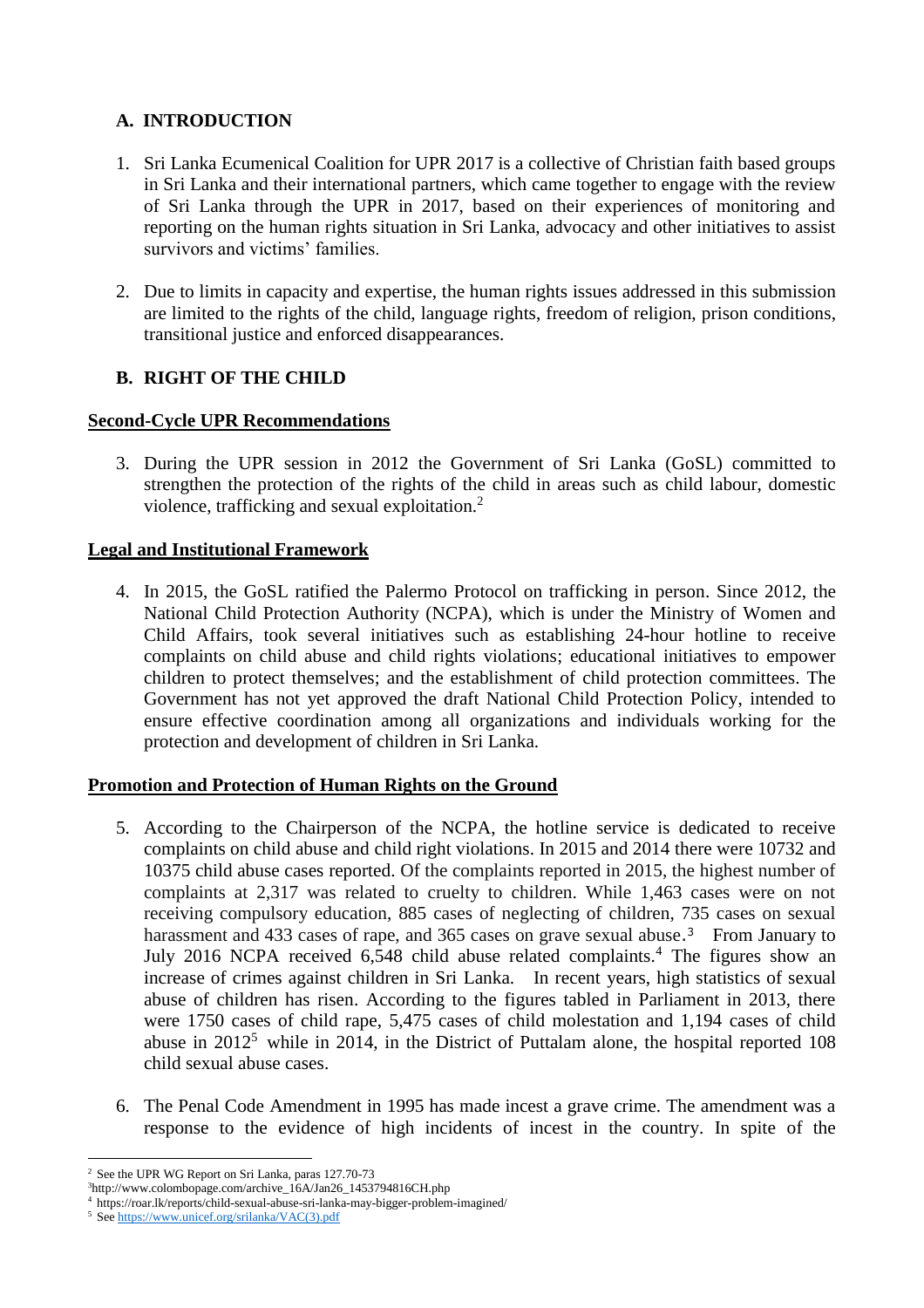amendment high number of cases of incest continue to increase. The tolerance of incest in some communities and the reluctance to react against it by reporting it as a form of abuse seems to indicate a permissive attitude to incest that has its roots in an earlier local tradition. It also seems to connect with customary norms of male dominance. Male dominance, i.e. the control of female sexuality, and perceptions of women as man's property are reflected not only in domestic violence and other forms of gender-based violence, such as rape and sexual harassment but also incest. Though the incest does not have social legitimacy, it is a hidden phenomenon which remains within the family setting because of the shame could bring attached to the family relationship. The incidences of incest are occasionally brought to the court thus lead to think the nonexistence of the incest in the country.

7. Social protection for children who need care and protection has been much neglected in the country. The state protection remains focused on the institutionalization of children and continue to be reliant upon voluntary homes. The lack of a coherent national policy on the deinstitutionalization of children means children victims of abuse and neglect, children with disabilities and children living in poverty continue to be institutionalized. A recent study found that of the 14,179 children in institutional care, 50% of the children had a single parent while 32% have both parents.<sup>6</sup> Many of these children could be reunited with their families, but Sri Lanka currently lacks programs to help reunite children with their families.

### *Redress and Impunity*

- 8. The culture of impunity that has been aggravated by deficient investigation by the police, long delay of the processing of the child abuse cases in the justice system and the weak sentence of the perpetrators remain one of the biggest challenges in tackling child sexual abuse and exploitation. Delays in the judicial process of child abuse take as long as eight years or more to prosecute criminals who abuse children, the delay traumatized thousands of children whose cases are struck in the courts. Many of these children are forced to reside in safe houses away from their families. Many times to appear in the court room is a traumatizing experience for the children. The education of judges, lawyers and prosecutors in regard to the appropriate handling of sexual violence cases remain a priority.
- 9. Furthermore there has been a trend of releasing perpetrators of sexual violence with suspended sentences which goes against the Penal Code Amendment of 1995 which made provision for heavy jail sentences. This makes the public lose trust in the judicial system and fuels a culture of impunity.
- 10. Many of these cases fall through the cracks due to the victimization of the complainants. There are dangers for the victims as well as witnesses. They are subjected to extreme intimidation. It is hard to believe that Sri Lanka's Protection of Victims of Crime and Witnesses Act will remedy this in any significant aspect unless the Authority established under this law is led by independent and competent individuals.

#### **Recommendation to the GoSL**

- **1. Agree to a reasonable time in compliance with international standard within which investigation, hearing and judgment of all cases of child abuse, sexual and gender based violence should be completed.**
- **2. Take measures to raise awareness to prevent and prosecute sexual abuse affecting children including incest.**

<sup>6</sup> https://www.unicef.org/srilanka/Current\_Childcare\_Analysis\_book\_Final.pdf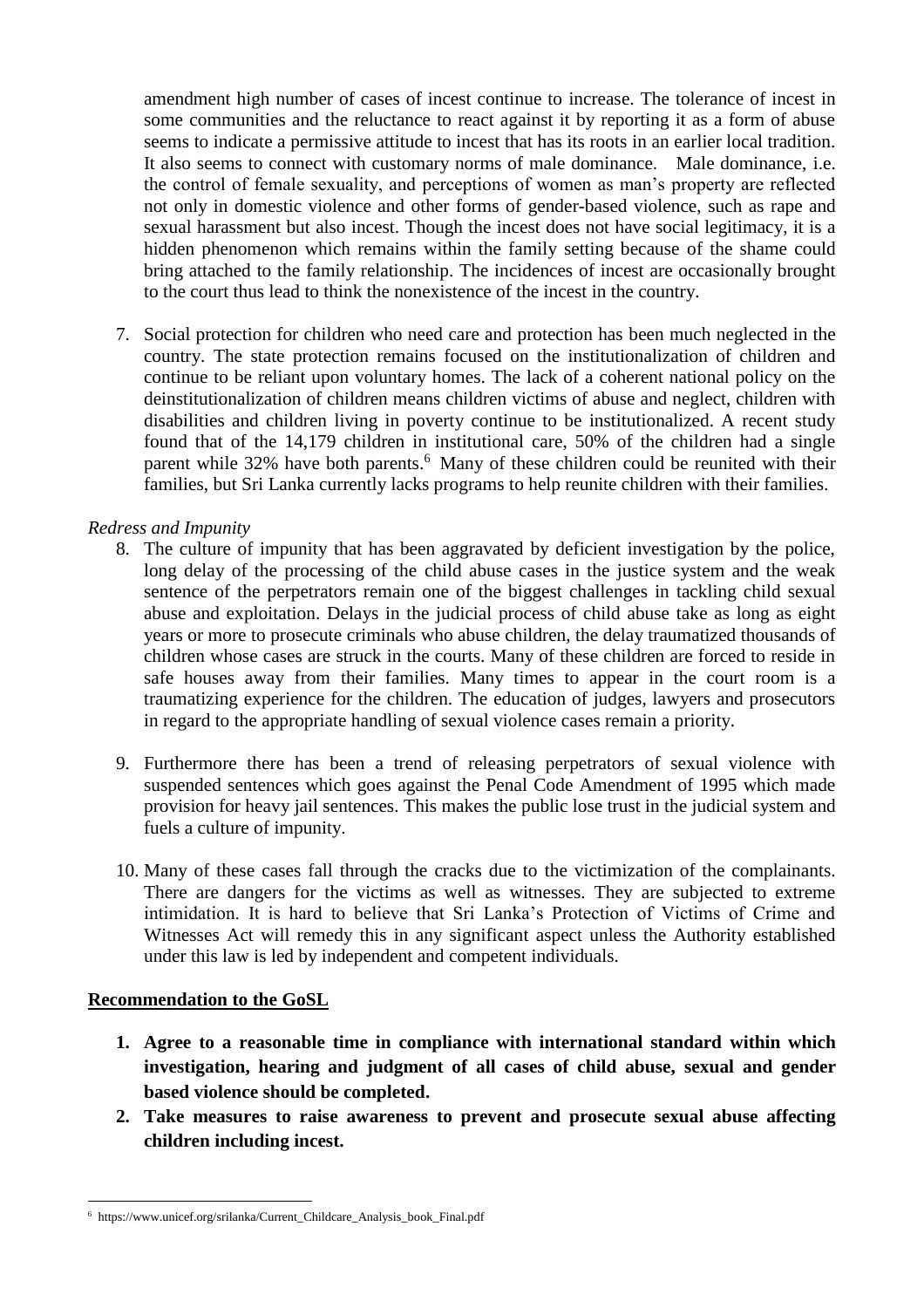## *Trafficking of children*

- 11. Within the country, women and children are subjected to sex trafficking in brothels. Boys are more likely than girls to be forced into prostitution in coastal areas for child sex tourism. Some child domestic workers in Colombo, generally from the Tamil tea estate sector are subjected to physical, sexual and mental abuse, nonpayment of wages and restrictions of movement indicators of labour trafficking.<sup>7</sup> Though the government ratify the Palermo Protocol on trafficking in person in 2015, its effects is very insignificant.
- 12. The government demonstrated limited progress in law enforcement efforts to address human trafficking. Though the government has Standard Operating Procedures (SOPs) for the identification of victims, officials' ability to implement these procedures and ensure victims were not jailed or penalized for crimes committed as a direct result of being subjected to human trafficking remained impaired. The ignorance of the government officials about the issue of human trafficking resulted in a failure to charge the perpetrators under the trafficking statute leading the issue of human trafficking being unnoticed or denied within the country.
- 13. Provisions for victim protection is inadequate, provided no specialized services to the victims and mix child victims with criminal in state institutions.

## **Recommendation to the GoSL**

- **1. Take concrete measures to prevent trafficking in person; protect the victims and bring those involved to justice.**
- **2. Provide capacity building for law enforcement officials on early identification, referral, rehabilitation and social integration of victims of trafficking including by providing them with access to shelters, legal, medical and psychosocial assistance.**
- **3. Address the legal gaps that impede the prosecution of traffickers under the article 360(c) of the Penal Code.**

# *Child labour*

- 14. We received information on children in Sri Lanka who are engaged in child labour, including in agriculture and in domestic work. There are no laws regulating employment in third party household which leaves children ages 14-18 employed as domestic workers, vulnerable to exploitation.<sup>8</sup> Though the minimum age for compulsory education is 14 years, children from Malayaha Tamilar community (often living in estates), and in the rural areas are not able to complete their  $10<sup>th</sup>$  standard of education due to poverty, lack of teachers, transportation to schools, sanitation and the mind set of people which limit specially the Malayaha Tamilar community children to study only up to primary education. In many estates, there are schools only up to  $8<sup>th</sup>$  standard. The newspaper "Sunday Times" on  $18<sup>th</sup>$ September 2016 reported that the many children of school going age of the village in Naula Divisional Secretary area in Matale, in Central Province, were unable to attend school due to poverty and were forced to work in the tea estates, paddy fields and in other menial jobs to support their families.<sup>9</sup> The situation is same in the Northern province especially in war affected area.
- 15. We have received reports of children being employed as domestic workers due to debt bondage and of children from tea plantation sector being trafficked internally to perform domestic work in Colombo. Some child domestic workers are subjected to physical sexual

 $\overline{a}$ <sup>7</sup> https://www.state.gov/documents/organization/258876.pdf

<sup>8</sup> https://www.dol.gov/sites/default/files/images/ilab/child-labor/Sri%20Lanka.pdf

<sup>9</sup> https://www.pressreader.com/sri-lanka/sunday-times-sri-lanka/20160918/284717681222778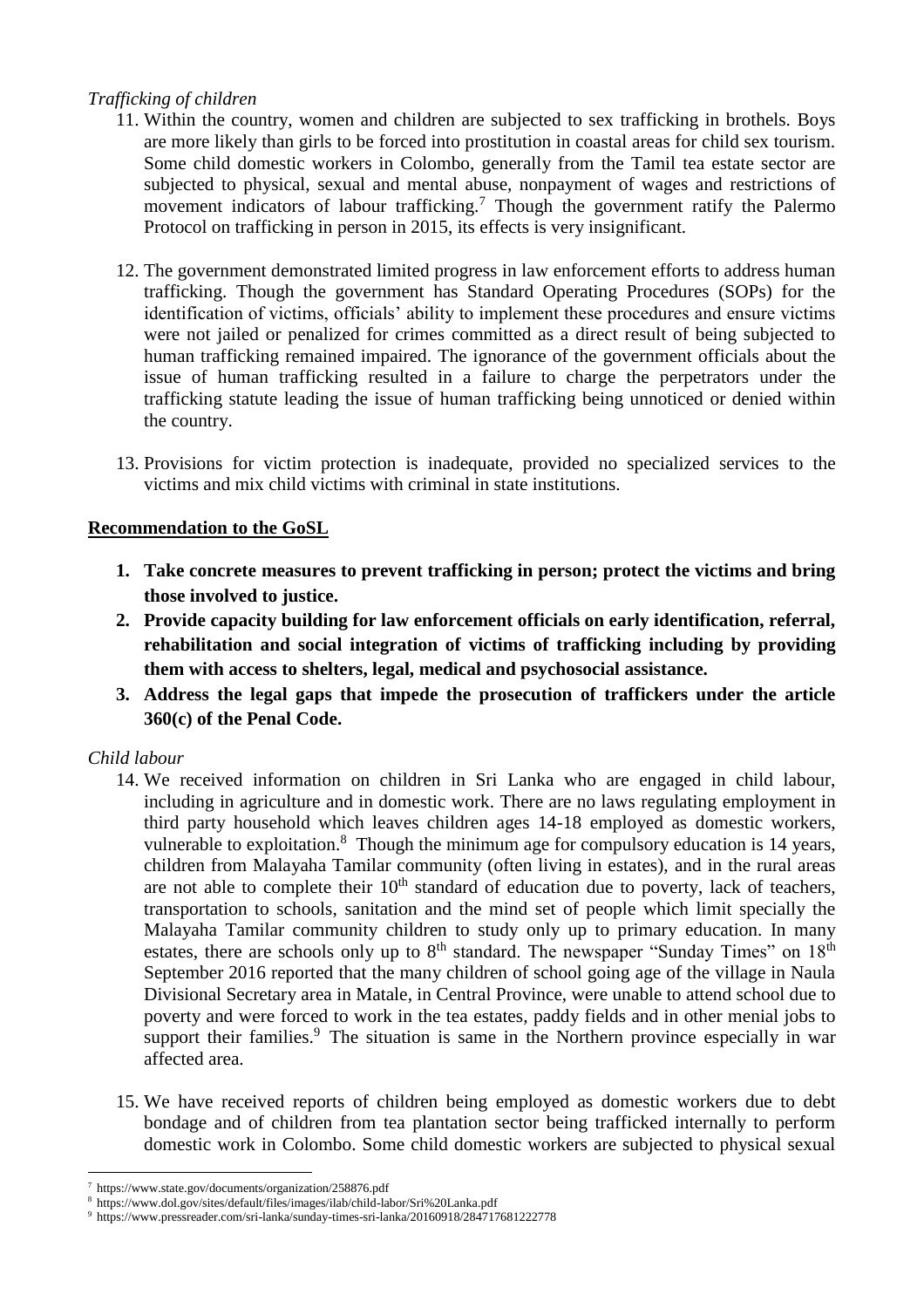and emotional abuse. Children predominantly boys are trafficked internally for commercial sexual exploitation in coastal areas as part of the sex tourism industry

### **Recommendation to the GoSL**

- **1. Ensure the prohibition of child domestic work that amounts to worst form of child labor.**
- **2. Eliminate barriers to the enjoyment of the right to education including difficulties with transportation to schools, lack of sanitation and clean water and food, and an inadequate availability of teachers.**

## **C. LANGUAGE RIGHTS**

### **Second-Cycle UPR Recommendations**

16. The GoSL accepted the recommendation to strengthen the capacity of public institutions to enable the effective implementation of the trilingual policy.<sup>10</sup>

## **Legal and Institutional Framework**

17. The Constitution of Sri Lanka guarantees the equal rights for all citizens, as stipulated in Article  $12$ ,<sup>11</sup> while Article 15 (7) provides for restrictions on Articles 12, 13(1), 13(2) and 14 in the interest of "national security, public order and the protection of public health or morality, or for the purpose of securing due recognition and respect for the rights and freedoms of others, or of meeting the just requirements of the general welfare of a democratic society."<sup>12</sup> Article 18 of the Constitution declares Sinhala and Tamil as being the Official Languages of the State, with English as the link language. Article 19 recognizes Sinhala and Tamil as National Languages of Sri Lanka.<sup>13</sup>

#### **Promotion and Protection of Human Rights on the Ground**

18. The Tamil language gained recognition as an official language through the 13th Amendment to the constitution.<sup>14</sup> While this was a welcome move by the then administration, the official language policy as enshrined in the constitution is yet to be fully realized. It is only in the Northern and Eastern provinces of Sri Lanka that some government officials perform their administrative duties in the Tamil language. While there has been some recruitment of Tamil-speaking police officers, and some training of police officers in Tamil, the need is far greater than the current provision. Even in the majority Tamil-speaking North and East, many police stations are unable to receive complaints in Tamil as the personnel are entirely Sinhala-speakers. This has resulted in a breach of the linguistic rights of the ethnic Tamil minority.<sup>15</sup>

 $\overline{a}$ <sup>10</sup> See A/HCR/22/16 para 127.55

<sup>&</sup>lt;sup>11</sup> Article 12 of Constitution stipulates equality before the law and stipulates that no citizen shall be discriminated against on the grounds of race, religion, language, caste, sex, political opinion, place of birth or any one of such grounds

<sup>&</sup>lt;sup>12</sup> It is important to note, however, that such restrictions need to be prescribed by law, i.e. legislation.

<sup>&</sup>lt;sup>13</sup> See also Article 14(1)(f) of the Constitution provides the freedom for each citizen by himself or in association with others to enjoy and promote his own culture and to use his own language. According to Article 27(2), concerning Directive Principles of State Policy, the State is pledged to establish in Sri Lanka a Democratic Socialist society, the objectives of which include [mentioned in Article 27 (c) and (g)]; Article 27 (c): the obligation to provide for all citizens an adequate standard of living for themselves and their families, including the full enjoyment of social and cultural opportunities; and Article 27 (g): to raise the moral and cultural standards of the people, and to ensure the full development of human personality. 13<sup>th</sup> Amendment to the Constitution, 14<sup>th</sup> November 1987, s. 2.

<sup>&</sup>lt;sup>15</sup> It is important to note that the various language policy changes made by successive administrations historically, have contributed to current ethnic challenges. The introduction of the Sinhala Only Act in 1956, which declared Sinhala as the official language of the State, was the most devastating of these policies; resulting in the exacerbation of existing grievances and deepening the ethnic and linguistic divide. This was also a contributing factor towards the country's civil war.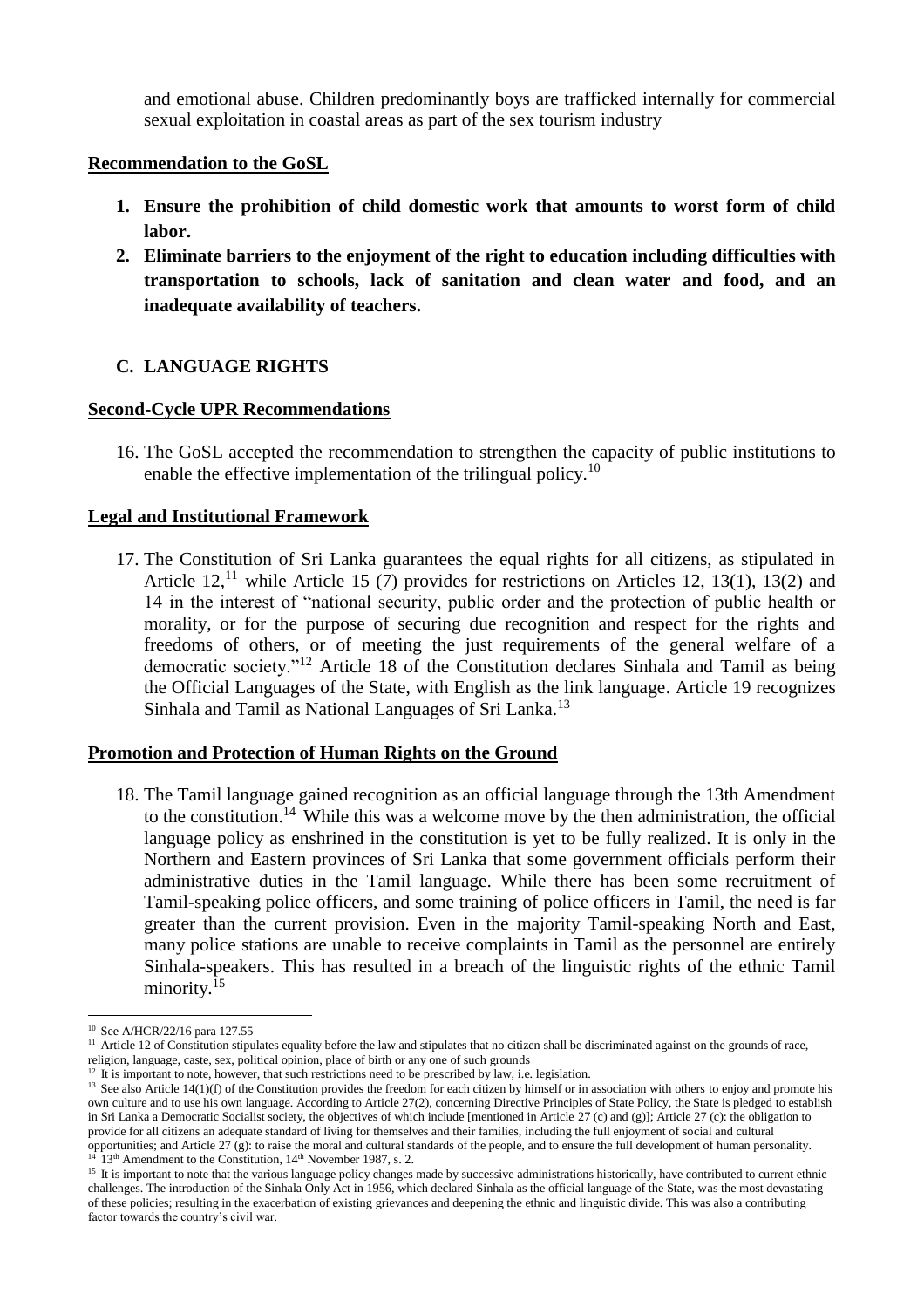- 19. Ethnic Tamil minorities who reside outside the parameters of the North and East provinces, are unable to transact official business with State authorities in the Tamil language, either through correspondence or in person. Further, information material offered by public institutions is scarce in the Tamil-language. $16$
- 20. While the Public Administration Circular No. 3 and 7 of 2007 promote the bilingual services of the public sector, it is of concern that no positive action is envisaged for the recruitment of Tamil language speakers to provincial governments outside the North and East, to redress their under-representation in the public sector and to include minority communities to public administration.<sup>17</sup>
- 21. The Official Languages Commission is under-resourced, unable to inspect and monitor implementation of the official languages law and unwilling to take legal action against uncooperative public institutions. Presently, there is a National Co-Existence and Official Language Ministry, however language issues have been dealt with a lackluster approach. Furthermore, it has not been decentralized with offices outside of Colombo.
- 22. The lack of Tamil-language translators in the public service violates the right of Tamilspeakers to engage with the administrative service in Tamil. Tamil-speaking government officers in the North and East have made complaints that circulars issued by the central government appear in Sinhala only.
- 23. Ethnic Tamil estate workers find it difficult to apply for social security benefits (Employees Provident Fund and Employees Trust Fund) due to the lack of adequate Tamil-speaking officers in the Labour Department. In addition, Tamils outside the North and East are unable to have births, deaths or marriages registered in the Tamil-language as government officers are predominantly Sinhala-speakers or lack the technical resources.
- 24. The Special Rapporteur on Minority Issues, following her mission to Sri Lanka commented on the difficulty for Tamil-speaking people in the North and East to engage with State officials and State institutions in the language they prefer.<sup>18</sup> For instance, when women from minority communities approach local Children and Women's Bureau Desks to report cases of domestic abuse, they face difficulties owing to language barriers. This results in unwillingness on the part of victims to report incidents of violence.<sup>19</sup>

#### **Recommendation to the GoSL**

- **1. Ensure effective implementation of the Official Languages Policy through the recruitment of bilingual public officials for every government institution.<sup>20</sup>**
- **2. Ensure effective functioning of the Official Languages Commission, with staff that is willing and able to record and address issues and complaints of language discrimination.**
- **3. Implement without delay the recommendations by the Lessons Learnt and Reconciliation Commission (LLRC) with regards to the trilingual policy.**

<sup>&</sup>lt;sup>16</sup> The Centre for Policy Alternatives filed a complaint against the Colombo Municipality Council in 2012, to the Human Rights Commission regarding building permits not being issued in Tamil[: https://www.cpalanka.org/wp-content/uploads/2014/11/3rd-Edition-Vibhasha-English.pdf](https://www.cpalanka.org/wp-content/uploads/2014/11/3rd-Edition-Vibhasha-English.pdf)

<sup>&</sup>lt;sup>17</sup>Annual Report of the National Language Commission 2006. More than 50% of the officers represented matters at the Language Audits were not aware of the Constitutional Provisions with regard to the Official Languages Policy or the directives issued by the government on the subject. Due to this reason name boards, sign boards, direction boards etc. appeared only in one language in most of the Divisional Secretariats audited. <sup>18</sup> Report of the Special Rapporteur on minority issues on her mission to Sri Lanka, 31<sup>st</sup> January 2017, pp. 7

<sup>19</sup> *ibid*

<sup>&</sup>lt;sup>20</sup> The Special Rapporteur on minority issues made a similar recommendation in the concluding observations of her recent report on Sri Lanka: "*Report of the Special Rapporteur on minority issues on her mission to Sri Lanka*", 31 January 2017, pp. 18.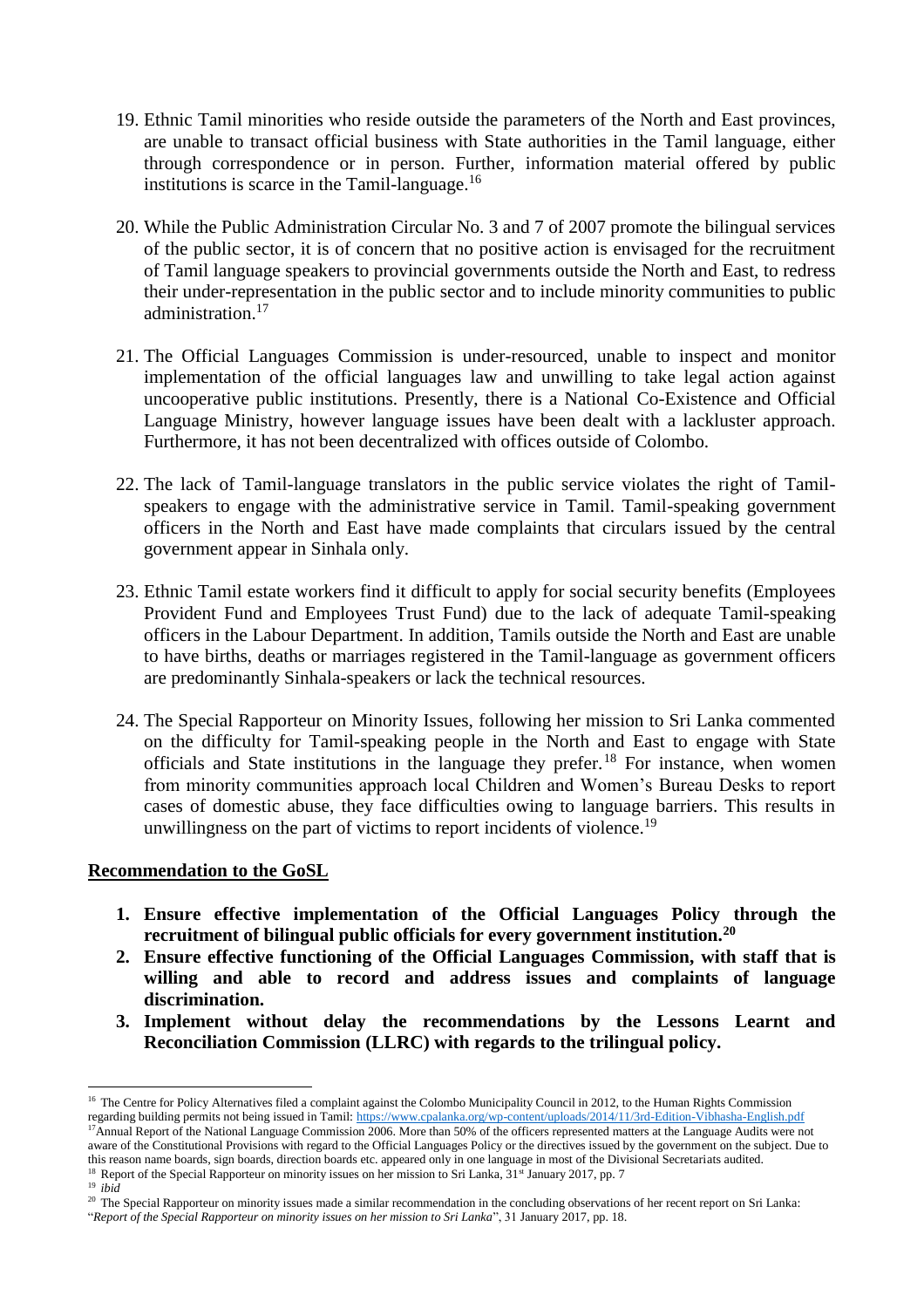## **4. Fully commit to the protection of linguistic rights as set forth in the National Action Plan for the Protection and Promotion of Human Rights.**

## **D. FREEDOM OF RELIGION AND BELIEFS**

#### **Second-Cycle UPR Recommendations**

25. The GoSL accepted several recommendations promoting freedom of religion and belief.<sup>21</sup>

#### **Legal and Institutional Framework**

- 26. Article 9 of the Sri Lankan Constitution accords Buddhism "the foremost place" and makes it "the duty of State to protect and foster the *Buddha Sasana*, while assuring to all religions the rights granted by Articles 10 and  $14(1)(e)$ ", granting Buddhism which is the majority religion special protected status and state patronage. However, in Supreme Court Determination No. 2/2001, it was stated that this "does not guarantee a fundamental right to 'propagate' religion as in Article 25(1) of the Indian Constitution."<sup>22</sup>
- 27. Article 12 of the Constitution guarantees equality before the law and stipulates that no citizen shall be discriminated against on the grounds of race, religion, language, caste, sex, political opinion, place of birth or any one of such grounds. Article 15 (7) of the Constitution provides for restrictions on Articles 12, 13(1), 13(2) and 14 in the interest of "national security, public order and the protection of public health or morality, or for the purpose of securing due recognition and respect for the rights and freedoms of others, or of meeting the just requirements of the general welfare of a democratic society." It is important to note, however, that such restrictions need to be prescribed by *law*, i.e. legislation.
- 28. In October 2015, the GoSL co-sponsored HRC Resolution 30/1 to effectively investigate attacks on members of minority religious groups and places of worship, and to hold perpetrators of such attacks accountable.<sup>23</sup> In its preamble, the GoSL also affirmed to ensure that all Sri Lankans are entitled to the full enjoyment of their rights, regardless of religion, belief or ethnicity.<sup>24</sup>

#### **Promotion and Protection of Human Rights on the Ground**

29. The National Christian Evangelical Alliance of Sri Lanka (NCEASL) has recorded an over 450 incidents of intolerance faced by Protestant Christian Evangelical communities from  $2012 - 2017$ <sup>25</sup> Similarly, within the same period, the Secretariat for Muslims (SFM) recorded over 470 incidents perpetrated against Muslims; incidents including threats, attacks, attempts to attack, harassment, incitement, intimidation and violence.

#### *Involvement of Local Government Officials*

30. Following the election of the new government, the NCEASL recorded a total of 184 incidents, with the SFM recording over 141 incidents against the Muslim community Though 2015 saw a decline in violent attacks perpetrated by Buddhist extremist groups such as the *Bodu Bala Sena* (BBS—Buddhist Power Force) and *Sinhala Ravaya*; incidents instigated or supported by local government officials continued.

 $\overline{a}$ <sup>21</sup> See A/HRC/22/16 paras 127.56-57 and para 91

<sup>&</sup>lt;sup>22</sup> S.C. Special Determination No. 19/2003, vi[a http://www.refworld.org/pdfid/4be3e7042.pdf](http://www.refworld.org/pdfid/4be3e7042.pdf)

<sup>&</sup>lt;sup>23</sup> Resolution adopted by the Human Rights Council, October 2015, A/HRC/RES/30/1

<sup>24</sup> *Ibid*

<sup>&</sup>lt;sup>25</sup> NCEASL Incident Reports 2013—2016, via [https://slchurchattacks.crowdmap.com](https://slchurchattacks.crowdmap.com/)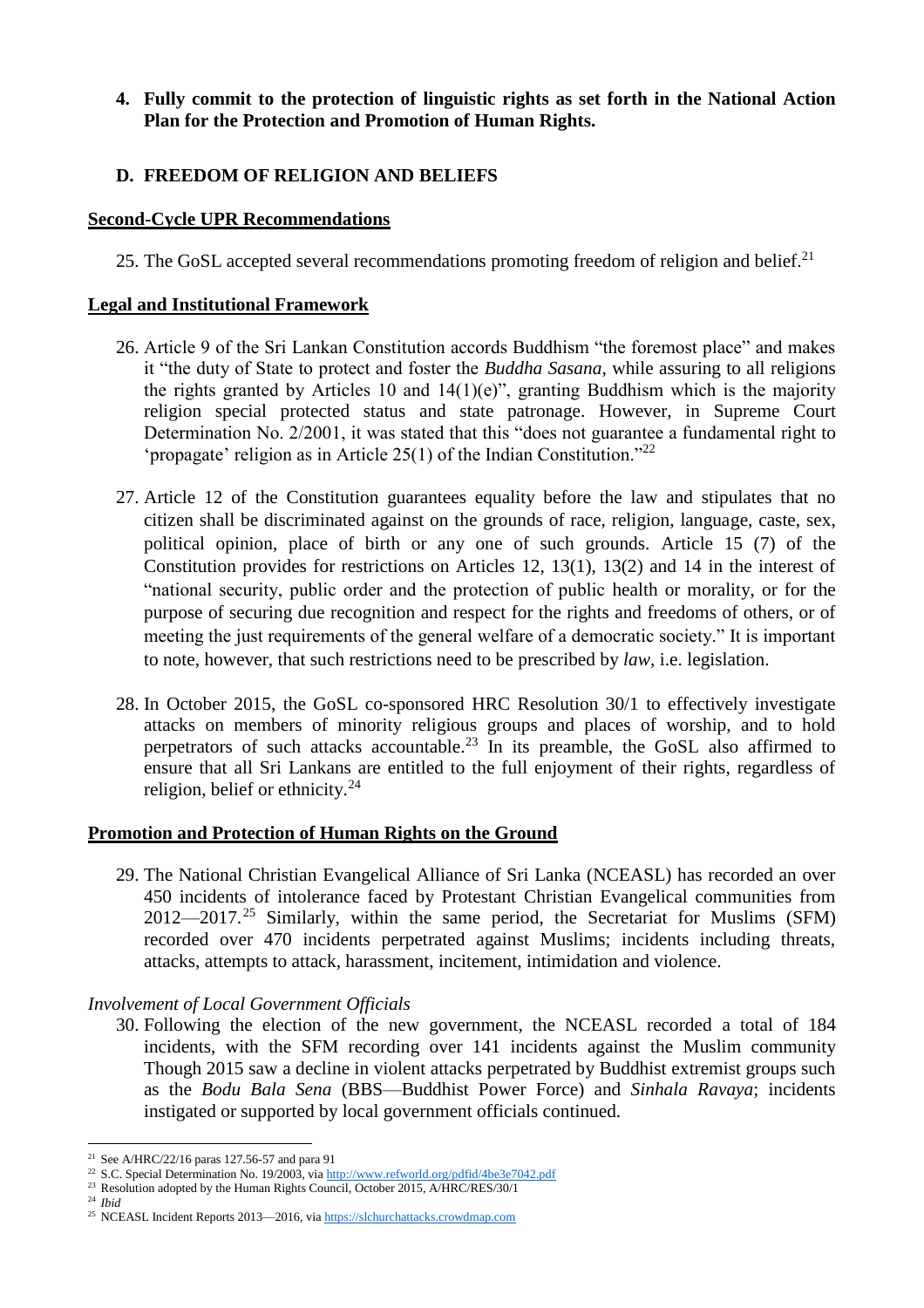31. Additionally, over 50 reported incidents against Christians have involved State officials, in either an implicit or active capacity. Notably, high-level law enforcement and government officials such as the Senior Superintendent of Police (SSP), the Assistant Superintendent of Police (ASP) and Divisional Secretaries have been directly involved in a number of incidents. <sup>26</sup> Other incidents recorded against Christians include; arson, demolition of churches, damage to property, physical assault of clergy and church members causing serious injury, death threats, intimidation, discrimination, forced displacement and forced closure of churches.

#### *Weak law enforcement response to FoRB violations*

- 32. Law enforcement officials are often reluctant to take effective action against persons who infringe on the liberties of minority religious groups, as a result of undue influence and pressure exerted by local Buddhist monks, government officials and politicians. Protestant Christians have also been victims of false allegations and police officers have been known to compel Protestant Christian pastors to discontinue religious worship activities. Furthermore, on one occasion an Officer-in Charge of the local police station coerced a pastor into signing a letter stating that no Christians would be buried in the local public cemetery.<sup>27</sup>
- 33. As at February 2017, no persons have been prosecuted in relation to the attacks instigated by the extremist group BBS on the Muslim community in Aluthgama in June 2014. Four people were killed in this attack and 80 injured.<sup>28</sup>

### *Registration of Religious Places of Worship and the Official Recognition of Protestant Evangelical communities*

- 34. Sri Lankan legislation does not require the registration of religious places of worship for any religious body. However, a Circular dated October 2008 was issued by the *Ministry of Buddha Sasana and Religious Affairs* demanding that all "new constructions" of places of worship should obtain approval from the said Ministry.
- 35. Following the issuance of Circular 2008, Protestant Christian Evangelical churches have faced routine harassment, including forced closures by local government authorities who claim such places of worship as not 'recognized' or 'registered' with the government. Refusal of 'recognition' by the state has deprived thousands of Christian citizens of their fundamental rights, including the freedom of thought, conscience and religion. Since the inception of the new government, 52 incidents involving local government and law enforcement officials also involved the use of the Circular 2008 to infringe on the rights of Protestant Christians.<sup>29</sup> Notably, however, churches belonging to larger, mainstream denominations do not face this issue of non-recognition.<sup>30</sup>
- 36. Moreover, in 2015, a Ministry of Christian Religious Affairs was established as a representative body of the Protestant Christian minority in Sri Lanka. This was followed by a political appointment of a Coordinator to specifically address the grievances of the Evangelical Christian community. While this is a welcome step, the Protestant Christian

<sup>&</sup>lt;sup>26</sup>Annex 1, NCEASL Incident Report 2016, 29<sup>th</sup> February; Annex 2, NCEASL Incident Report 2015, 14<sup>th</sup> October; Annex 3, NCEASL Incident Report 2016, 10<sup>th</sup> January:

<sup>&</sup>lt;sup>27</sup>Annexure 4, NCEASL Incident Report 2016,  $6<sup>th</sup>$  January

<sup>&</sup>lt;sup>28</sup> UN General Assembly, A/HRC/30/61,  $28<sup>th</sup>$  September 2015, pg. 6

<sup>&</sup>lt;sup>29</sup> NCEASL Incident Report 2015 and 2016, vi[a https://slchurchattacks.crowdmap.com](https://slchurchattacks.crowdmap.com/)

<sup>&</sup>lt;sup>30</sup> The Christian community comprises of three main bodies: the Roman Catholic Church, the National Christian Council (NCC) and the National Christian Evangelical Alliance of Sri Lanka (NCEASL). The Catholic Church and the more traditional protestant Christian denominations represented by the NCC are 'recognised' *de facto* by the government as 'legitimate' Christian churches. Christian denominations which are outside these two groups are not. Several churches which are members of the NCEASL and which are legal bodies incorporated by acts of parliament are not recognized in practice.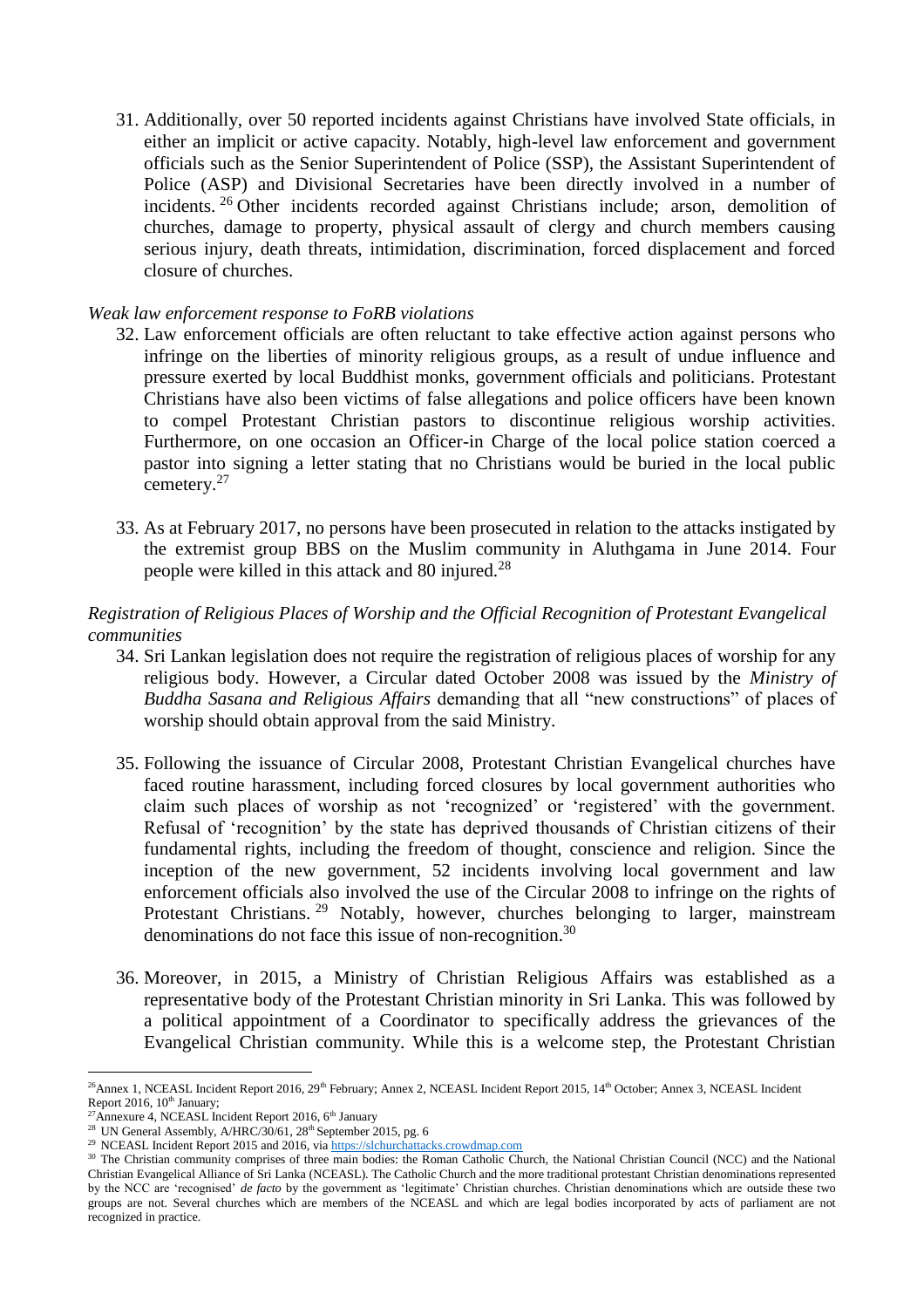community in Sri Lanka is yet to witness the effective functionality of these appointments. Moreover, local government officials have been known to disregard letters dispatched by the Minister of Christian Affairs, effectively refusing to recognize its authority.

### **Recommendations to the GoSL**

- 1. **End the discrimination against all religious minorities and guarantee the exercise of religious freedom.**
- 2. **Withdraw the Circular issued in 2008 and inform the relevant religious affairs ministries in writing that registration is not a requirement and instruct the local government officers accordingly.**
- 3. **Ensure the mandate of the Coordinator for Charismatic, Evangelical and Pentecostal Churches to effectively address the grievances of the Protestant Christian community.**
- 4. **Take swift action to the full extent of the law, including sections 290-292 of the Penal Code against religiously motivated acts of violence or attempts to incite hatred towards any particular minority community, including disciplinary action against state officials and public servants who commit acts of discrimination or fail to perform their duty in a fair and impartial manner.**

# **E. PRISON CONDITIONS AND DELAYS IN JUDICAL PROCESSES**

### **Second-Cycle UPR Recommendations**

37. The GoSL accepted a recommendation to incorporate the UN Standard Minimum Rules for the Treatment of Prisoners and the UN Rules for the Treatment of Women Prisoners and Non-Custodial Measures for Women Offenders.<sup>31</sup> However, GoSL rejected several recommendations regarding prison and detention.

#### **Promotion and Protection of Human Rights on the Ground**

- 38. In Sri Lanka there is a very serious issue of over crowdedness in main prisons due to the denial of bail, inability to pay and meet conditions and bail, inability to pay fines for small crimes, delay of trials and of appeal cases as death sentence is no longer implemented. There are only 03 prisons that hold more than 700 prisoners who are given death sentence. Usually only 02-03 prisoners are supposed to be detained in one prison cell, however due to the lack of space each small cell is packed with 60-75 prisoners both prisoners with life imprisonment and death sentence.
- 39. During a visit to the Kandy Bogambara-Dumbara prison ward D in December 2016, where prisoners serve the death sentence, we found 74 prisoners detained in one cell and as many as 55-60 prisoners detained in one single cell and they were mixed, both prisoners with life imprisonment and death sentence in same prison cell due to the issue of space.
- 40. Discussing with the prisoners, we found the major reasons for the over crowdedness were the lack of space and facility for the prisoners who are sentenced death as death sentence is not implemented in Sri Lanka; the appeal cases of both prisoners serving death sentence & life imprisonment are unduly delayed and remand prisoners are languishing in prisons for years without trial. The size of prison cell is around 2 m x 0.7 m.
- 41. The UN Special Rapporteur on torture and other cruel, inhuman or degrading treatment or punishment on his mission to Sri Lanka reported that the government did not provide him

<sup>31</sup> See A/HRC/22/16 paras 127.74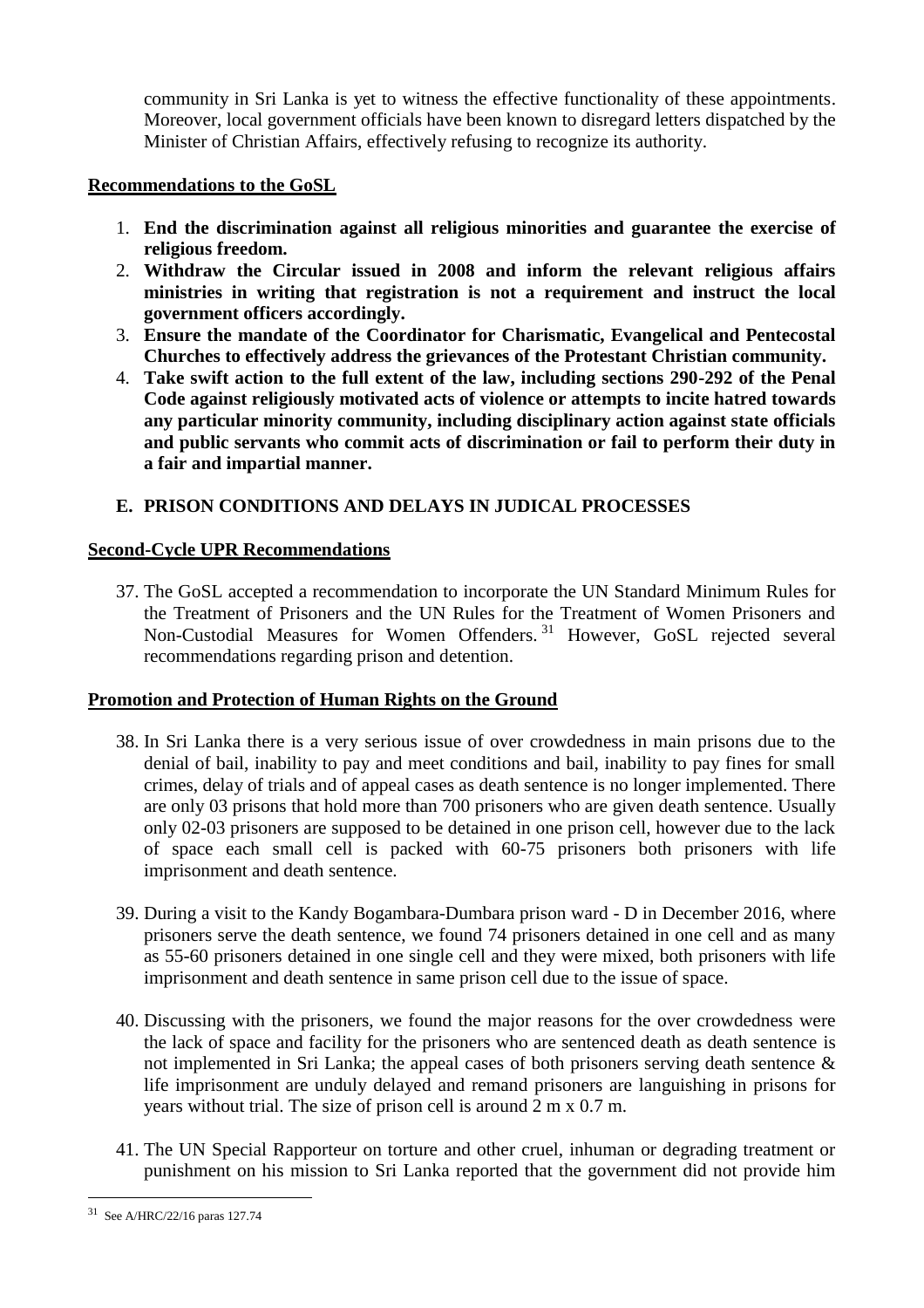with the actual capacity of detention capacities, despite his request.<sup>32</sup> However, the statistics from 2013 showed that prisons capacity was to hold 11,762 inmates.<sup>33</sup> In 2016 they had a daily average of 16,000 to 19,000 with a daily average population of 8,406 remand prisoners. For every convicted prisoner there are three remand prisoners in jail. The annual admission for the year 2015 is 113,734 of which 89,586 were remand prisoners. Only 24,148 were convicted by a court.<sup>34</sup> Some prisoners are awaiting decisions from appeals, others are awaiting trials/ cases postponed and have been granted bail but are still locked in due to rigid bail conditions that they have no capacity to fulfill.

- 42. There are several reasons for the court delay. There are increase numbers of crimes take place nowadays than few decades ago. Yet, the justice ministry has failed to increase number of court houses to hear these trials. In criminal high courts, everyday over 10 cases are listed for trials. In some instances, over 20 trial cases listed for a day. These are in addition to other bail, revision and appeal matters of that court and hence only one case is taken for trial and other cases are postponed for another 03-06 months. Due to the delays that are imbedded in the system of adjudication have come to a point where suspects are held indefinitely in prisons and families of suspects have to pay the lawyers for many years selling out all what they have without any recourse. Prolonged litigation creates a culture that encourages many forms of manipulation, which in turn favor the wealthy and the powerful. Another issue is that when the same case is heard by several judges, the judgment is written by the last judge, who, on some occasions, has not heard any of the evidence and the final judge, who writes the judgment, is unable to appreciate vital aspects of the trial or can even be misled by some unscrupulous lawyers who, in their submissions, give a version of events which are not at all supported by the actual evidence led in court.
- 43. The most serious issue that spurs out of prolonged trials is that they fail to realize the very purpose of litigation. In fact, by creating a situation of chaos the whole exercise reduces itself to an absurdity. When most serious crimes, such as murder, rape and many other forms of violations of life and liberty, are reduced to this absurd situation, it reveals the very tragic plight of human beings living in such a society.
- 44. As minimum mandatory sentence is no longer in force, certain courts force the accused to plead guilty for the charges while a non-custodial sentence is pre-bargained by lawyers and this has very negative effects to the suspect who plead guilty to a charge that he or she has never committed.

#### **Recommendation to the GoSL**

- **1. Amend the Judicial Act to allow the establishment of more criminal appeal courts in the country.**
- **2. Allocate more resources to the High Courts and increase the number of High Court Judges.**
- **F. TRANSITIONAL JUSTICE**

#### **Second-Cycle UPR Recommendations**

45. The GoSL did not accept the recommendations related to implementation of recommendations in the Lesson Learn and Reconciliation Commission (LLRC) in which the transitional justice was addressed.

<sup>32</sup> See the report A/HRC/34/54/Add.2, para 52

<sup>&</sup>lt;sup>33</sup> The statistics from 2013 as shown i[n http://www.prisonstudies.org/country/sri-lanka](http://www.prisonstudies.org/country/sri-lanka)

<sup>&</sup>lt;sup>34</sup> For more information on Prison Statistics of Sri Lanka 2016, see<http://www.prisons.gov.lk/Statistics/Statistics-2016.pdf>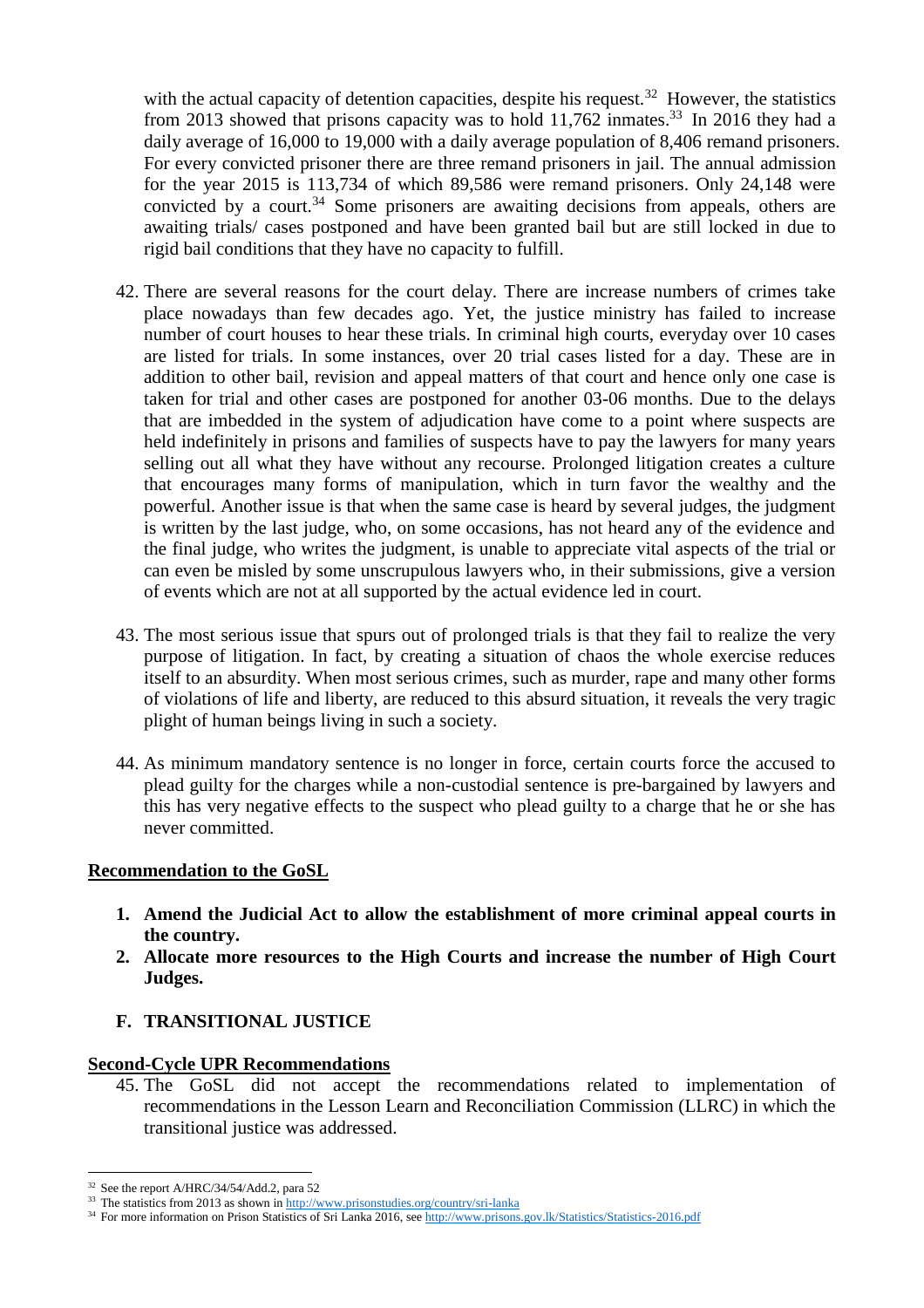### **Legal and Institutional Framework**

- 46. The GoSL co-sponsored the HRC Resolution 30/1 on Promoting reconciliation, accountability and human rights in Sri Lanka. Through this, the government made a series of commitments, including "to establish a judicial mechanism with a special counsel to investigate allegations of violations and abuses of human rights and violations of international humanitarian law, as applicable; affirms that a credible justice process should include independent judicial and prosecutorial institutions led by individuals known for their integrity and impartiality; and also affirms in this regard the importance of participation in a Sri Lankan judicial mechanism, including the special counsel's office, of Commonwealth and other foreign judges, defence lawyers and authorized prosecutors and investigators. 35
- 47. Following the HRC Resolution 30/1, in January 2016, the GoSL established a Consultation Task Force (CTF) with the mandate to seek the views and comments of the public on the proposed mechanism for transitional justice and reconciliation.<sup>36</sup> The CTF records the concerns and expectations of over 7,300 Sri Lankans from all communities, on the gamut of issues of transitional justice and its pivotal importance. In January 2017, the CTF presented its final report.
- 48. The UN High Commissioner on Human Rights presented his report on the implementation of Resolution 30/1 in which he noted that, "The fulfilment of transitional justice commitments has, however, been worryingly slow, and the structures set up and measures taken during the period under review were inadequate to ensure real progress".<sup>37</sup> In March 2017, the HRC adopted Resolution on Promoting reconciliation, accountability and human rights in Sri Lanka which provided the GoSL with two additional years to implement the Resolution 30/1 in full. 38

#### **Promotion and Protection of Human Rights on the Ground**

- 49. The coming together of the two major political parties and cooperation of two major parties representing Tamils and Muslims, has brought about a unique opportunity to push towards significant reforms, but this appears to be have been squandered. The President and the Prime Minister has failed to reach out to all Sri Lankans, especially to the Sinhalese majority, about its reform agenda. Neither have they taken a principled action to win the confidence of numerical minorities such as Tamils and Muslims. They have been backtracking on government's official commitments, instead of championing them.<sup>39</sup>
- 50. A consultation process towards a new constitution drew a large number of public representations, dealing with many issues.<sup>40</sup> But the next steps are not clear, particularly in finding political solutions to the grievances of the country's ethnic minorities and dealing with concerns of oppressed communities.<sup>41</sup>
- 51. There is still no official transitional justice policy, with a UN Human Rights Council

 $\overline{a}$ <sup>35</sup> See A/HRC/Res/30/1

<sup>&</sup>lt;sup>36</sup> For more complete information of the Consultation Task Force, see the official sites a[t http://www.scrm.gov.lk/documents-reports](http://www.scrm.gov.lk/documents-reports)

<sup>37</sup> See A/HRC/34/20, para 59

<sup>&</sup>lt;sup>38</sup> See A/HRC/34/L.1

<sup>&</sup>lt;sup>39</sup> For example, neither turned up at the launch of the report of the Consultation Task Force on Reconciliation Mechanisms, despite months of waiting. There has been conflicting messages from within the government about commitments made, with the President and Prime Minister backtracking on a key commitment to have foreign judges in the judicial mechanism.

<sup>&</sup>lt;sup>40</sup> The report of the Public Representation Committee (PRC) has been published as well as reports of six sub-committees. Available at [http://english.constitutionalassembly.lk/images/pdf/PRC\\_1.pdf,](http://english.constitutionalassembly.lk/images/pdf/PRC_1.pdf) [http://english.constitutionalassembly.lk/images/pdf/PRC\\_2.pdf](http://english.constitutionalassembly.lk/images/pdf/PRC_2.pdf) and <http://english.constitutionalassembly.lk/interim-report/126-interim-report>

 $41$  Such as women discriminated by personal laws, those with different sexual orientation and gender identities, religious minorities etc.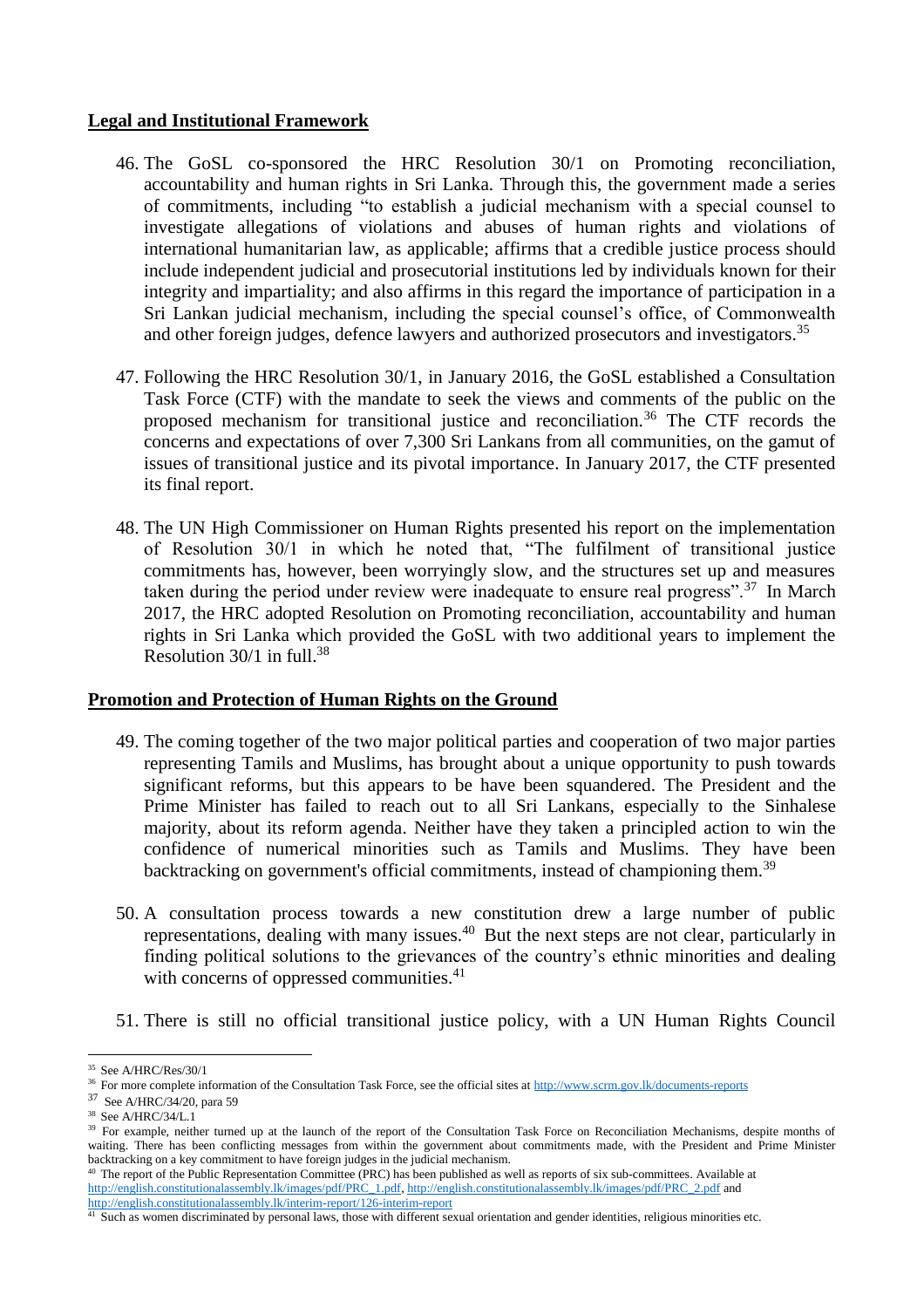resolution the Sri Lankan government co-sponsored<sup>42</sup> being the only official reference point. The commitments made therein includes setting up 4 major institutions,<sup>43</sup> legal reforms and some practical measures on the ground<sup>44</sup> to address long standing grievances of war affected communities, but many such grievances remain.  $4\overline{5}$  17 months after the commitments, the enabling legislation for only one institution has been passed, <sup>46</sup> but the only progress for six months has been amendments to reduce the powers.

52. Transitional justice appears to be largely aimed at pacifying international concerns and to lesser degree some domestic pressures.<sup>47</sup> Many human rights challenges do not fall into the framework of transitional justice and there is a danger that they may worsen social inequalities, poverty and lead to more protests and government repression. 48

#### **Recommendation to the GoSL**

- **1. Implement without delay the UN HRC Resolutions 30/1 and 34/1 on Promoting reconciliation, accountability and human rights in Sri Lanka.**
- **2. Implement the recommendations of the Consultation Task Force (CTF) on Reconciliation Mechanisms.**

### **G. ENFORCED DISAPPEARANCEs**

#### **Second-Cycle UPR Recommendations**

53. The GoSL accepted one recommendation to continue and provide greater cooperation to the Working Group on Enforced or Involuntary Disappearances to accomplish its work.<sup>49</sup>

#### **Legal and Institutional Framework**

54. Sri Lanka adopted Prevention of Terrorism Act (PTA) in 1978. This Act provides state security with the powers to search, arrest, or detain people who are suspected to be involved in the terrorism activities. The PTA gives the power for the government to detain suspects for extended periods of time without presenting charges or bringing them before a court. An activist who was detained by the PTA and still under investigation, has termed it and new

 $\overline{a}$  $42$  Human Rights Council Resolution, Promoting reconciliation, accountability, and human rights in Sri Lanka, 14 October 2015, UN Doc. A/HRC/RES/30/1 (adopted 1 October 2015)

<sup>&</sup>lt;sup>43</sup> An Office of Missing Persons (OMP), a Commission for Truth, Justice, and Guarantees of Non-reoccurrence, a Judicial mechanism with Special Counsel, which will have the participation of foreign judges, prosecutors, investigators and defence lawyers, and an Office for Reparations.

Such as to reduce the military's role in civilian affairs, facilitate livelihoods, repeal and reform the Prevention of Terrorism Act (PTA), criminalise disappearances and review the victim and witness protection law. None of these have been fulfilled. One of the commitments, the ratification of the International Convention for the Protection of All Persons from Enforced Disappearance (adopted 20 December 2006, UN Doc. A/61/488 and entered into force 23 December 2010) was done in May 2016.

<sup>&</sup>lt;sup>45</sup> Monuments erected to honour the Sinhalese dominated military during the Rajapakse time continue to dominate the Tamil majority Northern landscape. Army camps that were built over some of the cemeteries of former LTTE cadres that were bulldozed by the Army after the war are still there. The loved ones of those whose remains were in these cemeteries have no place to grieve, lay flowers, light a candle, or say a prayer. While the numbers have reduced from those under the Rajapaske regime, intimidation and reprisals on families, attacks, and threats and intimidation of activists and journalists continue to occur. Limited progress on issues, such as the release of political prisoners, land occupied by military, continuing military involvement in civilian affairs in the North and East, reports of continuing abductions, and arrests under the PTA have raised doubts about the Government's commitments. Although a few military personnel have been convicted and some others arrested on allegations of human rights abuses, the lack of progress in thousands of other cases only reinforces calls for international involvement for justice. [http://media.wix.com/ugd/bd81c0\\_156157c2484244cba2fb9b2c1c0612df.pdf](http://media.wix.com/ugd/bd81c0_156157c2484244cba2fb9b2c1c0612df.pdf)

<sup>&</sup>lt;sup>47</sup> The Government's commitments have only been officially articulated in Geneva by the Foreign Minister and not in Sri Lanka. The Foreign Minister has been the regular advocate and defender of these commitments. Most meetings with local activists have been convened by him or held at the Foreign Ministry, where the Secretariat for Co-ordinating Reconciliation Mechanisms (SCRM) is housed. All these contribute to the process being seen as emanating and driven by foreign pressure.

<sup>&</sup>lt;sup>48</sup> Unemployment, debt, and sexual and gender-based violence is widespread in the former war ravaged areas as well as other parts of the country. The new Government's economic and development policies are focusing on trade, investment, and mega development projects, which privilege the rich and marginalise the poor. Pre-war rights issues, such as landlessness, sexual and gender-based violence and discrimination, caste, rights of workers, including those working on tea estates, still need to be addressed.

<sup>49</sup> See A/HRC/22/16 para 127.60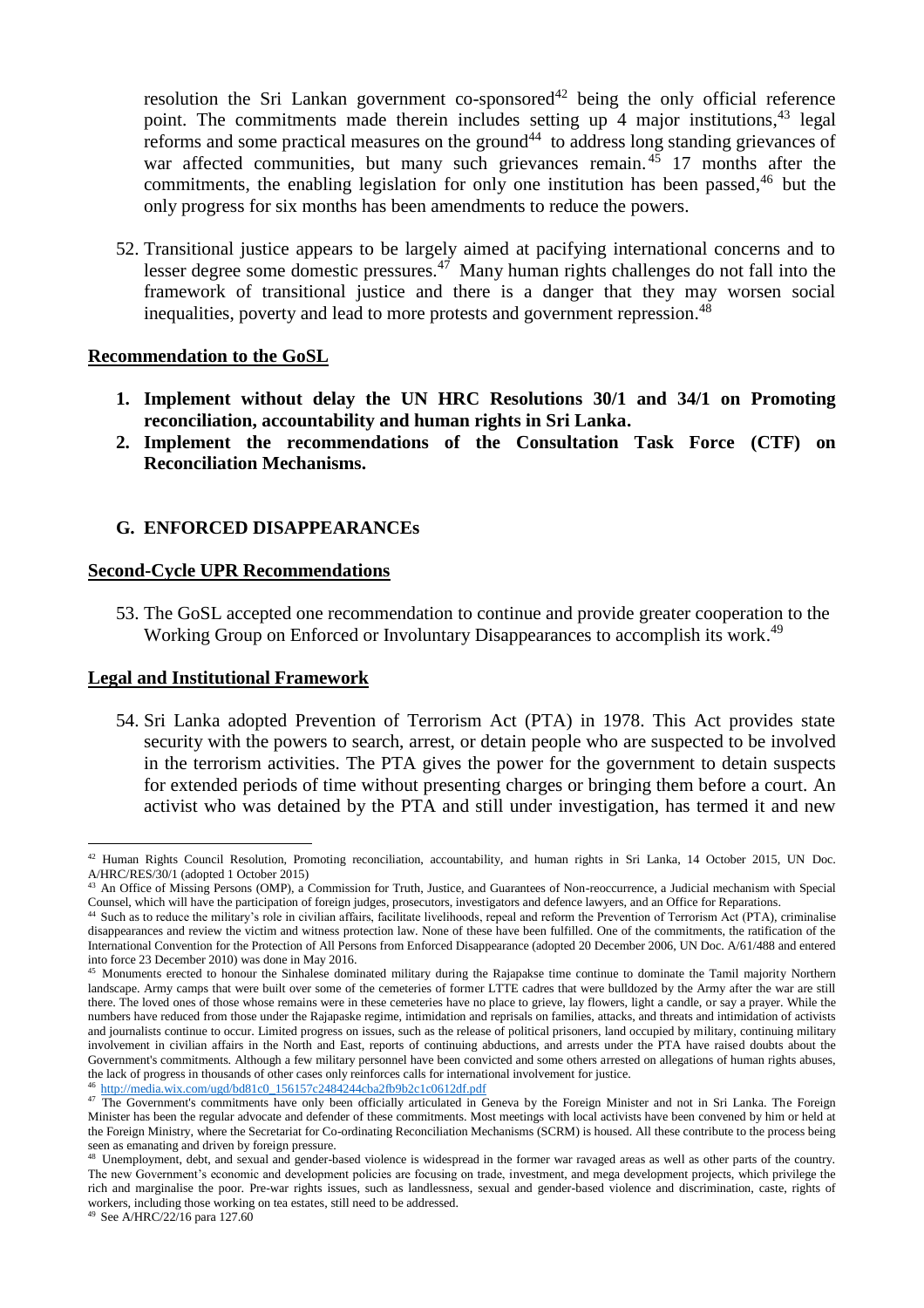draft aimed it it's replacement, as a "license for enforced disappearances, arbitrary detention and torture".<sup>50</sup>

- 55. On 25 May 2016, the GoSL ratified the International Convention for the Protection of All persons from Enforced Disappearance. Although a draft bill giving effect to the convention was gazetted on 9 February 2017, it has still not been enacted.
- 56. In August 2016, the GoSL enacted a law to establish the Office of Missing Persons (OMP). It aims to aims find the truth about disappeared and missing persons and to bring closure to their relatives, to cease their suffering, to end their trek from government offices to army camps to police stations in search of their loved ones.<sup>51</sup>

### **Promotion and Protection of Human Rights on the Ground**

- 57. Enforced disappearances have been reported in Sri Lanka since the 1971 and late 1980s uprising by the Janatha Vimukthi Peramuna (JVP) and in the context of the three decades long armed conflict between the Government and the Liberation Tigers of Tamil Eelam (LTTE). Disappearances and abductions have been reported even after the end of the war in May 2009 and though reduced in number, even in 2015-2017.<sup>52</sup>
- 58. According to the government, over 65,000 missing persons' cases had been received since 1994.<sup>53</sup> According to testimonies provided to our partners, the Army had taken away many LTTE cadres, including senior leaders, as well as a Catholic Priest, after they had surrendered to the Army on the last day of the war. Despite numerous complaints to various domestic and international bodies, and habeas corpus cases pending in courts for several years, there is no information about any of them.
- 59. On 15 January 2016 during a visit to Jaffna, the Prime Minister of Sri Lanka Mr Ranil Wickremesinghe made a statement "I regret to inform you that the very large number of people in the lists of missing people are not among the living anymore. I don't know what happened to them."<sup>54</sup> This statement has upset many of the family members of the missing persons.
- 60. Since January 2017, several Tamil families of disappeared have started indefinite protests and fasts in the North and East, demanding truth and justice. A meeting with four Ministers in Colombo in February had not yielded results and the families who were at the meeting were accused of demanding priority for their own cases, though they insisted they were demanding truth and justice for all disappeared.
- 61. Many of the disappeared have been sole or primary income generators for their families and in the absence of comprehensive scheme for economic empowerment, most families of disappeared face extreme poverty, which worsens their trauma.

#### **Recommendation to the GoSL**

- **1. Repeal the Prevention of Terrorism Act (PTA).**
- **2. Reform of the victim and witness protection legislation.**

 $\overline{a}$ <sup>50</sup> https://rukiiiii.wordpress.com/2017/02/07/draconian-law-cripples-sri-lankas-reconciliation-hopes/

<sup>51</sup> http://media.wix.com/ugd/bd81c0\_156157c2484244cba2fb9b2c1c0612df.pdf

<sup>52</sup> [http://groundviews.org/2016/06/28/continuing-abuse-under-pta-abductions-arbitrary-arrests-unlawful-detentions](http://groundviews.org/2016/06/28/continuing-abuse-under-pta-abductions-arbitrary-arrests-unlawful-detentions-and-torture/)[and-torture/](http://groundviews.org/2016/06/28/continuing-abuse-under-pta-abductions-arbitrary-arrests-unlawful-detentions-and-torture/) and<http://www.ceylontoday.lk/print20170101CT20170331.php?id=14595>

<sup>53</sup> <http://www.mfa.gov.lk/index.php/en/media/media-releases/6502-cabinet-certificates-of-absence>

<sup>54</sup> Se[e http://www.ceylonews.com/2016/01/large-number-of-sri-lanka-missing-are-dead-ranil/](http://www.ceylonews.com/2016/01/large-number-of-sri-lanka-missing-are-dead-ranil/)